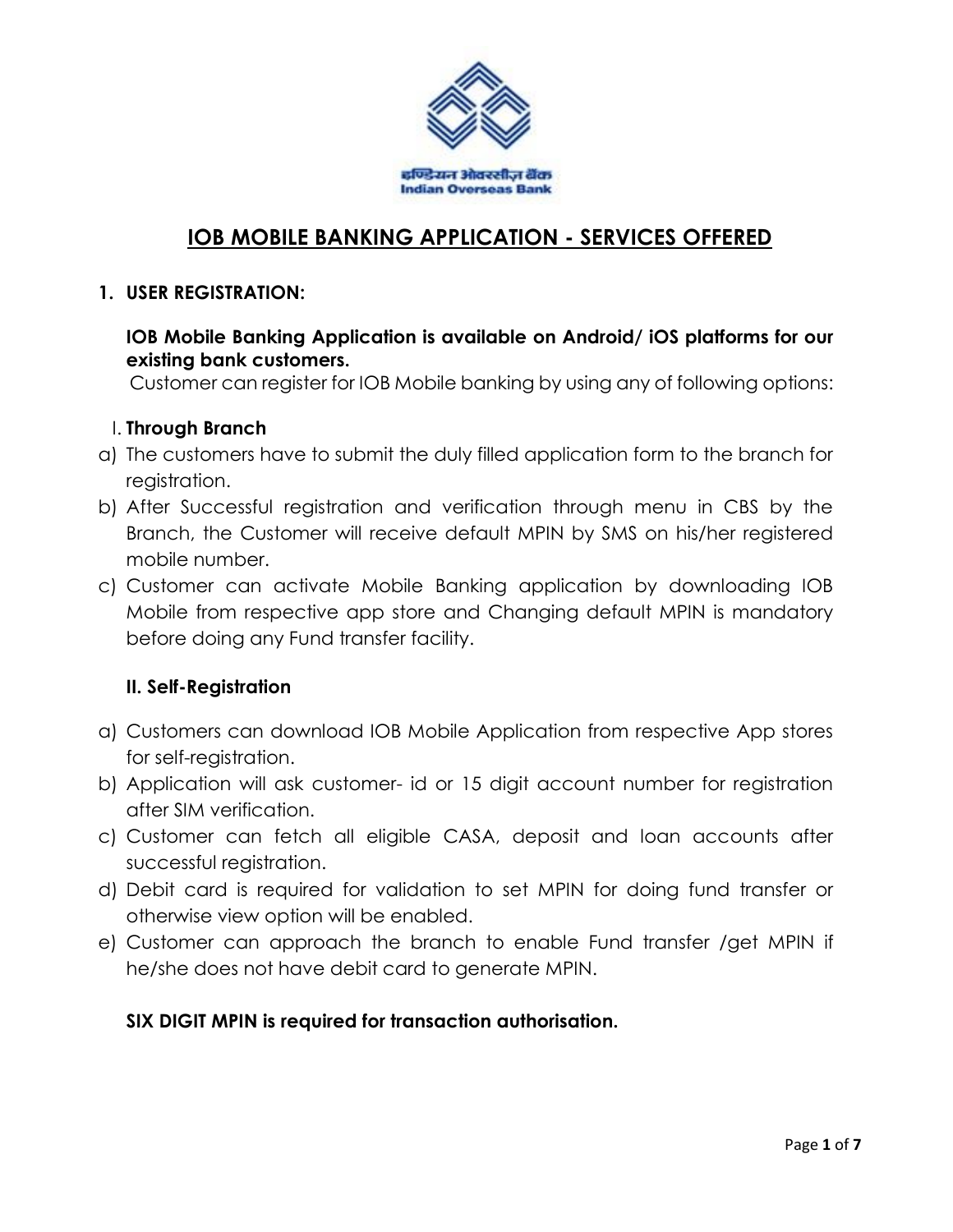### **2. ELIGIBILITY FOR MOBILE BANKING REGISTRATION**

- The Facility is available to our existing customers having a satisfactory Savings/ Current accounts which are complied with full KYC norms with the Bank.
- Only FORMER (F) account holder is eligible for Mobile banking registration in case of 'F OR S' operated accounts.
- Fund transfer facility is enabled only for those accounts having mode of operation SO (self-operated), E or S (Either or Survivor), A or S (Anyone or Survivor).
- Only View facility is available for accounts operated by jointly by all / Guardian/KARTA in case of HUF and Overdraft & Cash credit type accounts.
- **Accounts operated by mandate holder/ POA holder/ any two partners/ directors will NOT be allowed/ eligible for mobile banking registration.**
- Only KARTA customer id to be allowed for HUF accounts with **view option only.**
- **Inoperative and Inactive accounts are not eligible.**
- Current accounts with individual category and Proprietorship concern are allowed for MB Registration with fund transfer option through retail CIF.
- **If same mobile number is available in multiple customer ids then registration will be allowed only through branch channel using menu in CBS, provided mobile number is already not registered for mobile banking facility.**

### **3. MOBILE BANKING DE –REGISTRATION**

#### **Through Branch**

Branch can deregister from Mobile banking for all accounts based on customer id by using **HMBREG menu.**

#### **Through Mobile Application**

Customers themselves can deregister from Mobile banking through deregister option which is available in IOB Mobile App.

#### **4. SERVICES OFFERED IN MOBILE BANKING APP**

The following services are currently offered by Mobile Banking Application:

#### **Profile of customer**

- **Home page**
- Displaying customer name and last login details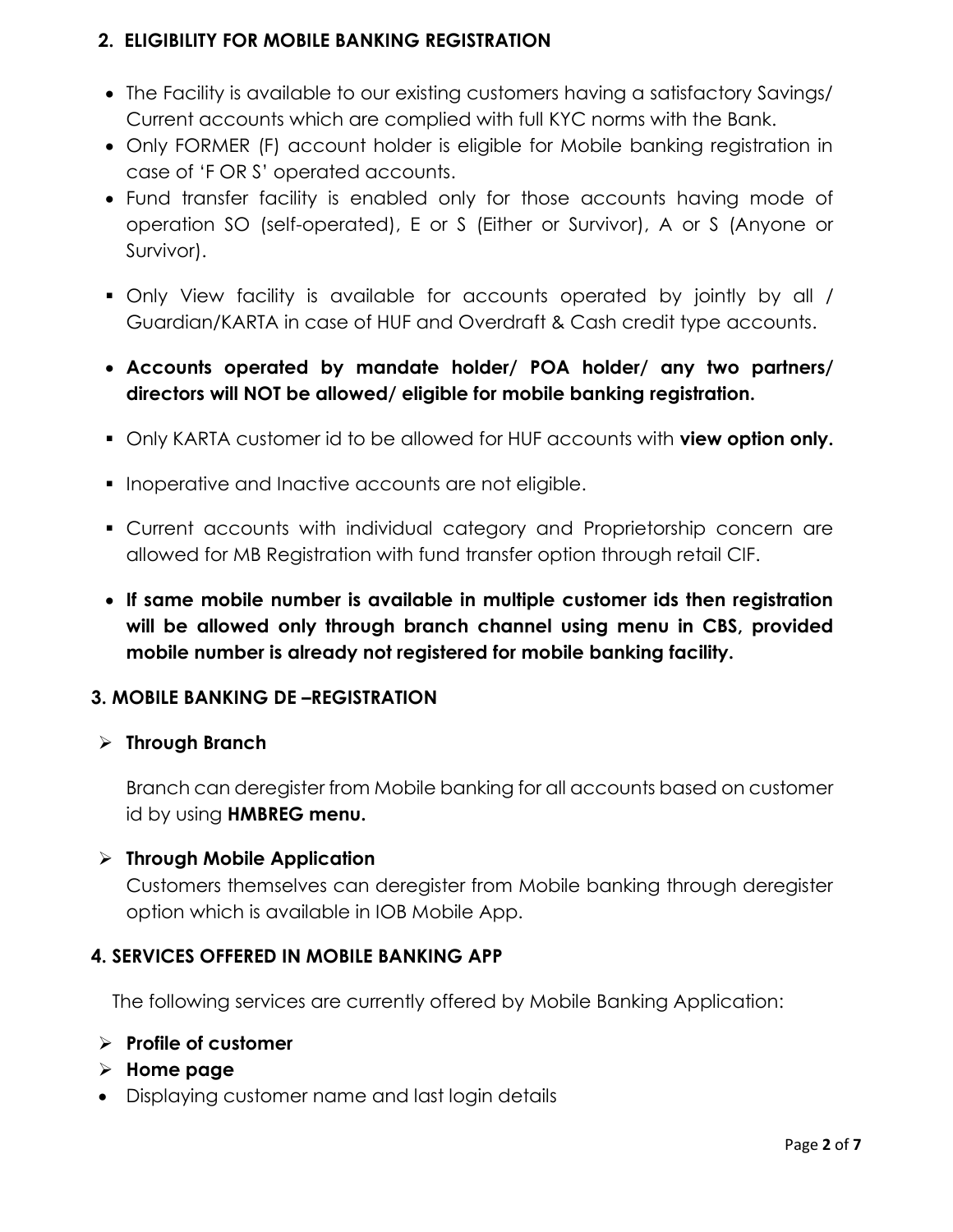- Default account and balance displaying
- Set default account
- View Mobile banking transactions
- View and download statements(CASA and loan accounts)
- Search option for Mobile banking features
- Automated assistance during First time Login

## **My Accounts**

- Account Summary and listing operative/Deposit and Loan balance
- View details for all accounts(Operative/Deposit/Loan)-One customer view
- View Basic account details (Account Status, Account type, IFSC code, Nominee , Branch address, Funds in clearing ,Lien amount ,Check Average Balance)
- View and download customized Statement (Last one month/three months/six months / date wise and providing no of transactions )
- Transfer fund and Pay fills option from account section.
- View Mini statement
- Deposit overview
- Loan EMI details, Statement and Loan overview
- Generate MMID/View MMID

### **Funds Transfer**

- Funds Transfer  $\rightarrow$  Quick Pay and Register Pay
- Transfer funds from SB, CD or CC account to another SB, CD, RD, Loan and OD within their own accounts or within the bank.
- Mobile to Mobile transfer by beneficiary mobile number for IOB Mobile banking registered customers
- NEFT-Transfer of funds to accounts with other banks through NEFT mechanism.
- Manage Payees (Addition, deletion and search) and Payee sync from Net Banking
- Repeat fund transfer through recent transfer list
- Set Fund Transfer Limit
- Set Favourite transaction
- Set standing instructions and schedule future fund transfer
- **IMPS** (Immediate Payment Service)
	- Funds Transfer using Mobile number and MMID
	- Funds Transfer using IFSC Code & Account number
	- IMPS beneficiary registration.
	- MMID Generation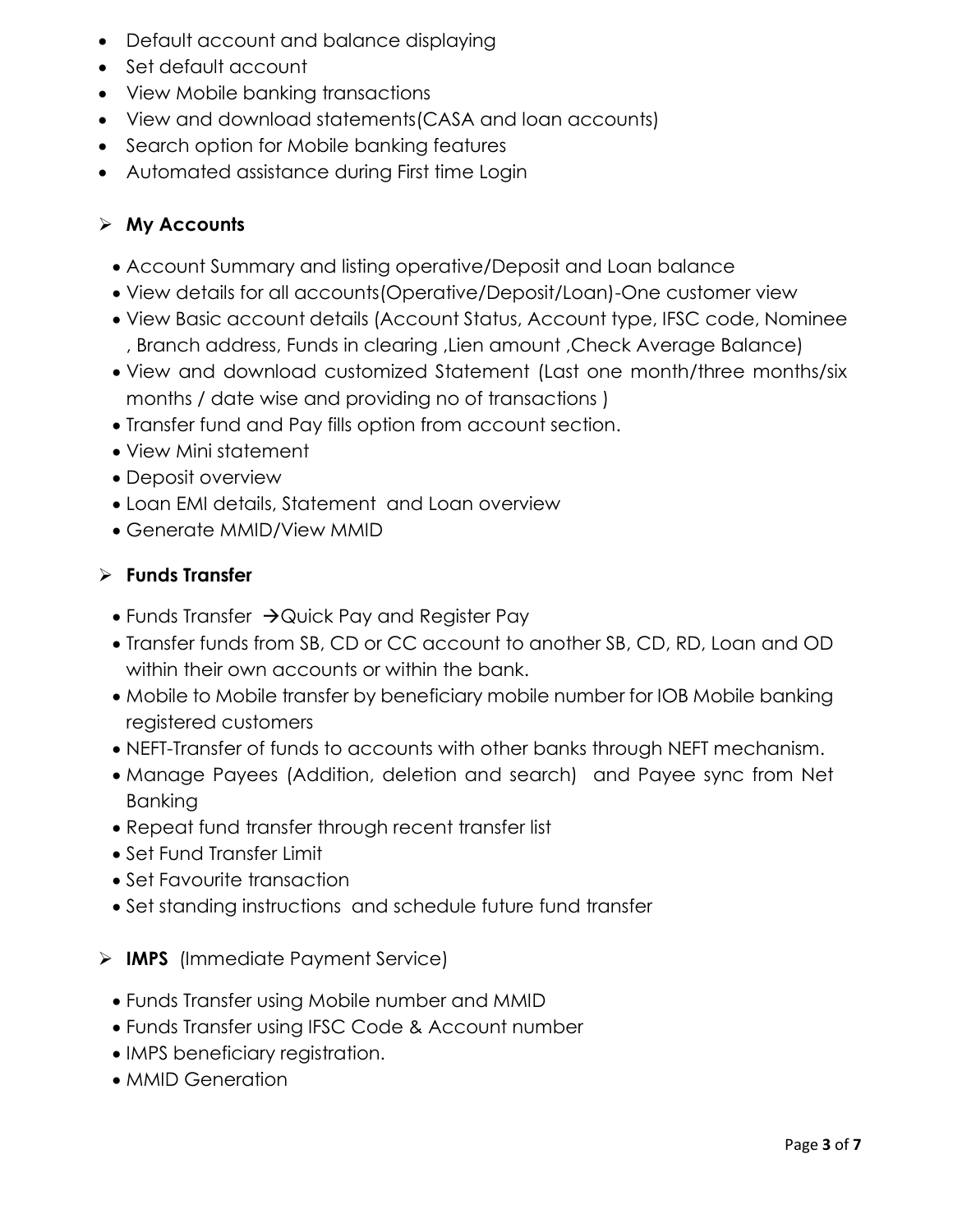# **Card Services: Manage Debit Card Channel and Limit**

- Switch ON/OFF Channels(ATM/POS/ECOM)
- Channel wise Set /Modify transaction limit
- Debit Card Hot listing
- Debit card Apply/replace/upgrade
- Debit card PIN generation and Change PIN

### **Credit card services:**

- Credit card payment and cards can be added for further payment
- IOB credit card portal
- Apply for IOB credit card

### **Deposits & Loans**

- Deposit Opening/Closure&Pre-closure/Renewal
- Deposit Account balance View/Receipt download
- Deposit calculator
- Deposit enquiry
- Submit Form 15G/H
- Loan Balance View/Statement view and download

#### **Bharat Bill Payment System-PAYMENTS**

- Bill Payment Adhoc and Registered Bill Payment
- Recharge
- Utility payment (accessible for 22 different utilities and complaint option along with status view available),Favourites, Set Limit ,history, complaints.

### **mPassbook**

- Ability to view statements/transaction history for up to past 3 years
- Ability to view statements/transaction history that have no constraint on max period in one statement (e.g. more than 1 year of transactions can be viewed in a single statement)
- Ability to save the transaction summary (in different formats PDF/ XLS/ TXT)
- Links for quick download of statements (last month/3 months/6 months/year) calendar/financial year
- Transaction summary view to be available both as list and calendar

### **Insurance**

- **Social Security Scheme –Enrolment**
- PMJJBY Insurance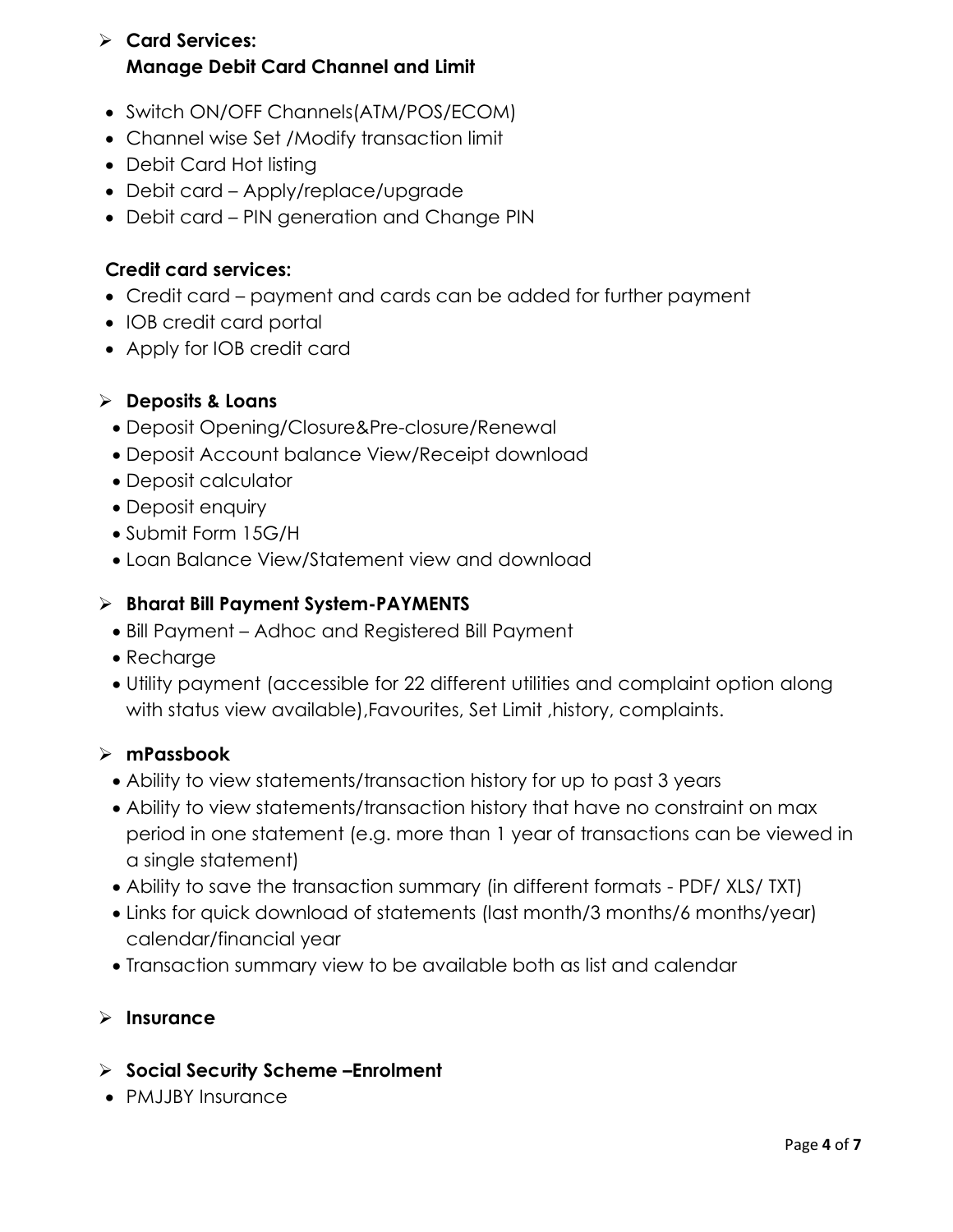• PMSBY Insurance

### **Cheque Services**

- Cheque Book Request
- Stop Cheque payment
- Cheque Status
- Positive Pay system

#### **Voice assistance**

Chat boat facility available for 4 options (view balance/ mini statement / last transactions)

#### **Request to Bank**

- Apply for locker
- Apply for Mutual fund
- Apply for E-mail Statement/attested Bank statement
- Attested Bank Statement
- Issuance of Solvency certificate
- Atal Pension Yojana
- Forex/Travel card
- Apply for DMAT Account
- Apply for Insurance
- Apply for NPS open
- Apply for Tax payments
- Apply for TDS/Interest Certificates Generation
- Form 16A Submission of Pensioner's

#### **Settings**

- Change Login Passcode : Customer can change his application passcode using this option
- Enable/Disable Fund Transfer
- Set Transactions limit
- Enable /Disable Biometric authentication instead of App passcode
- Manage MPIN(Change/Forgot)
- Deregistration of Mobile banking facility
- Enable/Disable Biometric
- **Language preference**: Eleven Languages are available currently i.e. English, Bengali, Gujarati, Hindi, Kannada, Malayalam, Marathi, Odia, Punjabi, Tamil and Telugu.
- Receive Monthly Statement on E-mail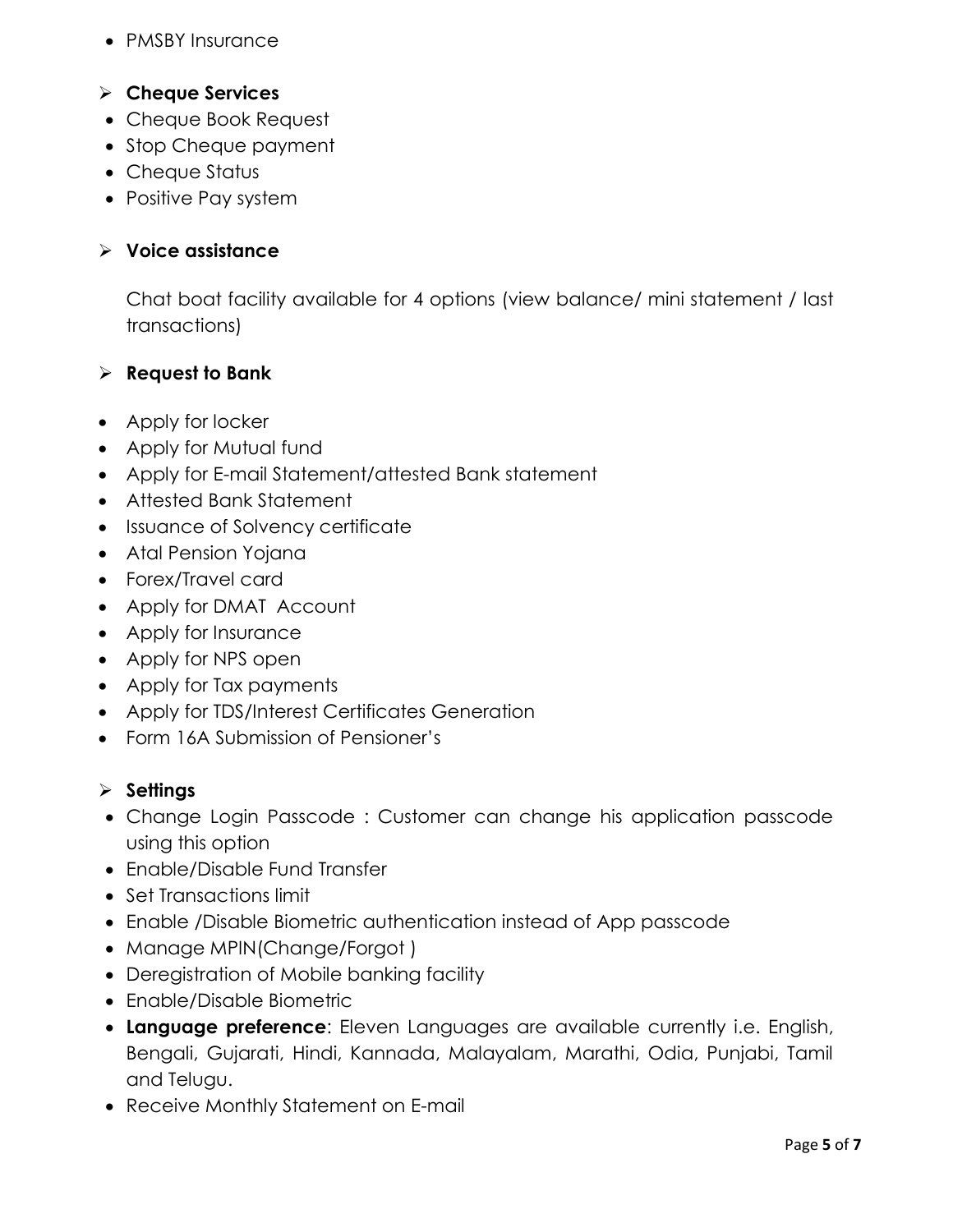### **More option:**

- Aadhaar Services
- ATM/Branch Locator
- Complaints
- EMI calculator
- FAQs
- Feedback
- Holiday list
- Offer and Productions
- Refer a friend
- Loan Services Vehicle loan/Personal loan/Housing loan/Jewel loan/MSME Cash Credit/MSME Term Loan/SME Easy/Easy Trade Finance/MUDRA Loan/Stand up India/Agri-KCC/SHG Loan/Agri-Transport Loans/Other loans, EMI Calculator, etc.
- Displaying Benefits of Government Schemes
- Digi Locker
- Benefit of Government Schemes Apply and download application PPF, SSY and GMS
- Displaying –Product and personalized offers
- Door step banking
- Demo videos

### **5. FUND TRANSFER LIMIT:**

| <b>Fund Transfer</b><br><b>Type</b> | <b>Max Amount</b><br>Per Day<br>(Rs) | <b>Max Amount</b><br>Per Txn (Rs) | Mini<br>Amount<br>per Txn (Rs) | Max Txn<br>Count<br>per day |
|-------------------------------------|--------------------------------------|-----------------------------------|--------------------------------|-----------------------------|
| Transfer within                     |                                      |                                   |                                |                             |
| Self Accounts,                      |                                      |                                   |                                |                             |
| Deposits & RD                       | 5,00,000                             | 5,00,000                          | 5                              | 25                          |
| 3rd Party transfer                  |                                      |                                   |                                |                             |
| within IOB                          | 5,00,000                             | 5,00,000                          | 5                              | 25                          |
| <b>IMPS</b>                         | 5,00,000                             | 5,00,000                          | 5                              | 25                          |
| <b>Bill Payment</b>                 | 50,000                               | 25,000                            | 5                              | 25                          |
|                                     |                                      |                                   |                                |                             |
| <b>NEFT</b>                         | 5,00,000                             | 5,00,000                          | 5                              | 25                          |

### **Following is the funds transfer limit available to mobile banking users.**

 After adding Payee, Cooling period of 4 hours is available for further Fund Transfer maximum up to **Rs.50,000 for next 20 hours.\***